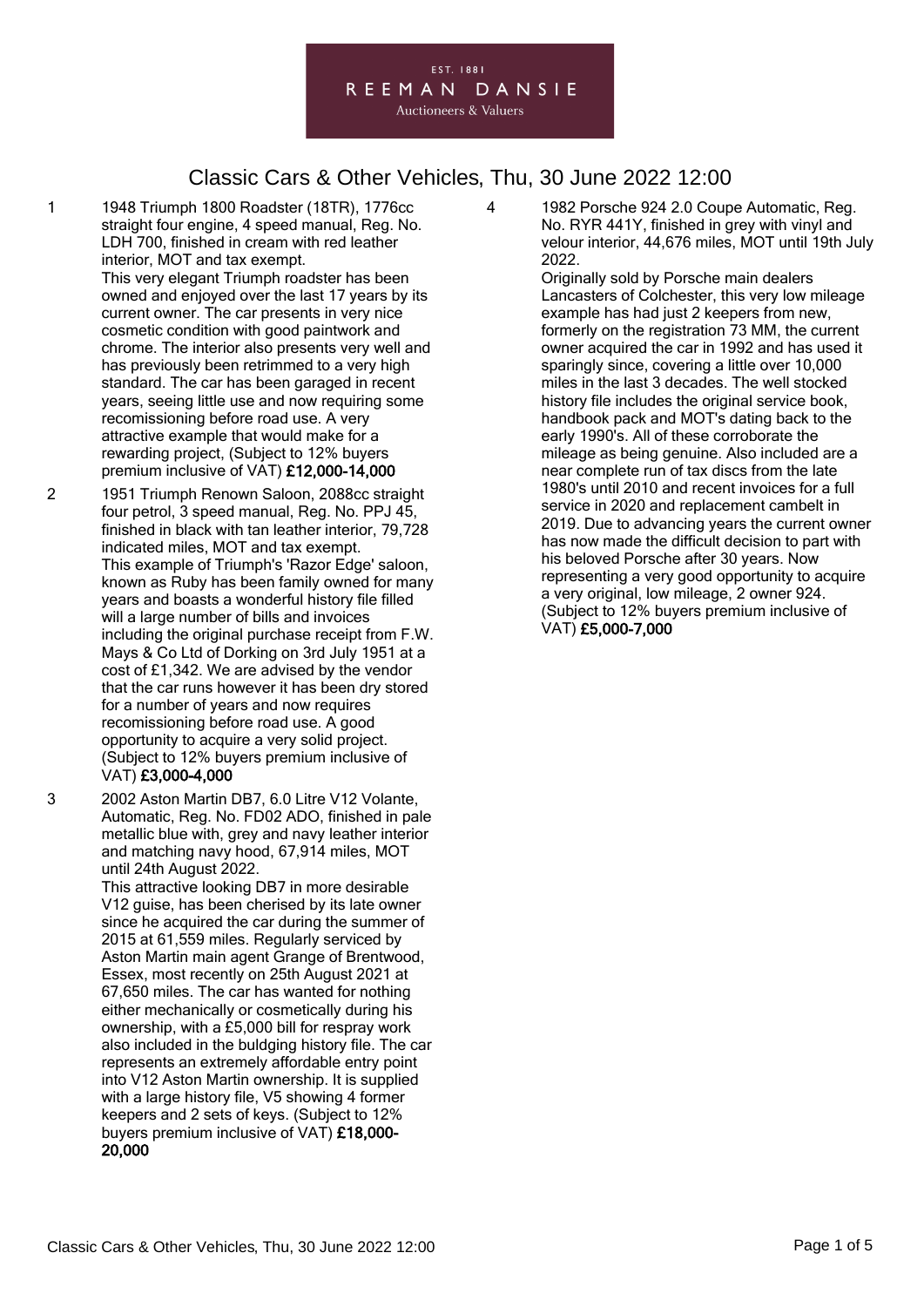#### EST. 1881 REEMAN DANSIE **Auctioneers & Valuers**

### Classic Cars & Other Vehicles, Thu, 30 June 2022 12:00

5 1959 Bentley S1 Continental Flying Spur coachwork by H.J.Mulliner. Registration DSL 586, Chassis BC44EL Mileage 48,193 approx (believed 148,193), 4.9 litre straight six high compression engine, automatic transmission with power steering and high ratio back axle. The Bentley S1 Continental was one of the most desirable cars of its generation and was capable of conveying four people at 100mph in total comfort and safety. At first it was only available in two door form-the four door Flying Spur was introduced in 1957. The bodies were handcrafted in aluminium on a lightweight allow frame by the master coachbuilders H.J.Mulliner of London. The quality of these cars is a joy to behold and they are still just as capable and enjoyable to drive today as they were in the 1950s. Their exclusivity was ensured by an initial purchase price of £7,500- the price of a country house at the time. In total only 35 right hand drive Flying Spurs were built to this design.

> This particular example is traditionally painted in Regal red with beige hide upholstery. The current owner who has owned several classic thoroughbreds purchased it from the well known London specialist dealer Frank Dales in 1999. He has cherished it and has had it maintained on a no expense spared basis by the long established Bentley specialist Harvey Wash Ltd of Kelvedon, Essex. It is supplied with an extensive history file of maintenance bills including a service in May 2022 and copies of the original build sheets, original buff log book showing seven owners from new,V5 document etc. This lovely well cared for example is now reluctantly availiable due to the owners poor health and although very presentable cosmetically will probably benefit from some minor cosmetic improvements. (Subject to 12% buyers premium inclusive of VAT) £80,000- 100,000

6 1960 Daimler 'Dart' SP250 sports convertible , Registration YXT829 - one lady owner for 50 years. V8 2530 cc engine, manual 4 speed gearbox, hydraulic disc brakes. This splendid classic English sports car had a full body-off restoration in 2000 with bills for over £17,000. It is attractively painted in red with black interior and hood. The seats have been replaced with Jaguar E type seats for the comfort of the owner, however the original seats are sold with the car and can easily be switched over. The lady owner acquired the car in the early 1970s and has cherished ever since. It is in excellent overall condition and we are informed that it drives very well and sounds wonderful. It has also had the brakes uprated with the fitting of a servo. It is supplied with a large history file with restoration and service bills, old buff logbook, V5, old mots, spare parts catalogue, Jaguar Heritage certificate etc. A unique opportunity to acquire to virtually one owner Dart with an impressive service history in excellent order. (Subject to 12% buyers premium inclusive of VAT) £28,000- 32,000

7 1971 Trident Venturer 3.0 V6 Coupe, manual, Reg. No. YRP 333J, finished in yellow with matching yellow webasto sunroof and black cloth and vinyl interior, MOT and tax exempt (MOT expired 7th March 2022). Consigned for auction by he executors of the cars former owner, a prominent member of the Trident Car Club. The car has been cherished from his acquisition of it in 1988 until he passed away in 2021. Included with the car is an incredible history, running to two bulging ring binders filled with bills, receipts and photographs including a substantial restoration of the car in the mid - late 1990's. There is also an interesting hand written account of the cars acquisition in January 1988, which states it was previously owned by an Essex millionaire from when the car was 2 years old. Today the car remains in excellent overall condition and is very much a credit to the late owner. Fresh to the market for first time in almost 35 years. It represents a very rare opportunity to acquire what must surely be one of the very best and certainly best known Tridents in existence. (Subject to 12% buyers premium inclusive of VAT) £20,000-25,000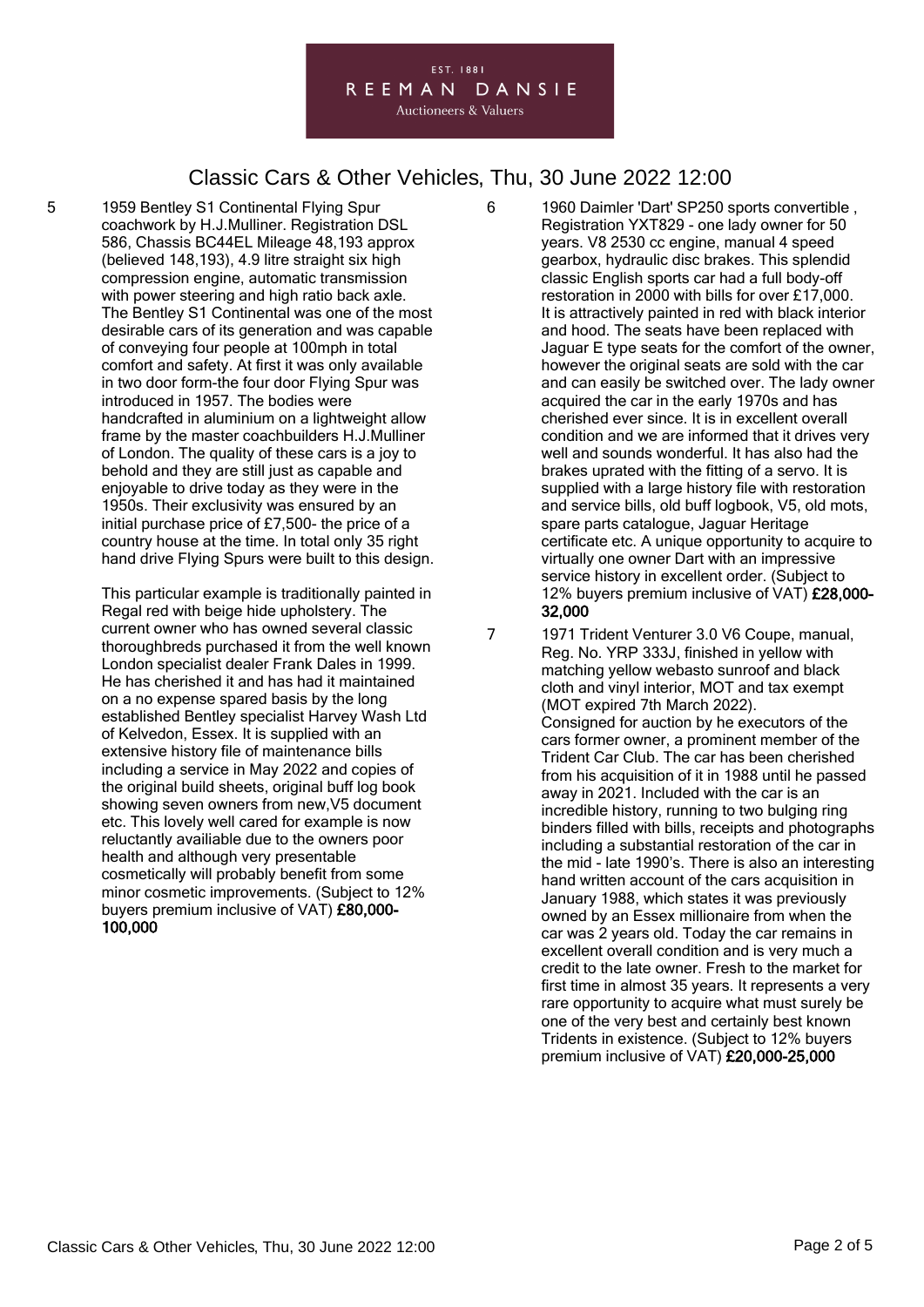#### EST. 1881 REEMAN DANSIE **Auctioneers & Valuers**

### Classic Cars & Other Vehicles, Thu, 30 June 2022 12:00

- 8 Realm / RAM D Type Jaguar replica, 4.2 XK engine, Reg. No. NDX 14, in the colours of the famous Ecurie Ecosse racing team, with grey leather interior, registered on V5 as a 1969 Damiler, the car is both MOT and tax exempt. This very good replica of Jaguar's legendary Le Mans-winning D-Type was described by Kit Cars & Specials magazine as having 'undisputed mechanical integrity,' and was reckoned 'one of the most desirable replicas we have yet laid our hands on.' The factory claimed a performance, depending on engine tune, of 0-60mph in approximately 5.9 seconds and a maximum speed in overdrive top approaching 150mph. Consigned for auction by the executors of the cars former owner, a car collector and prominent member of the Trident Car Club . This RAM has been cherished from his acquisition of it in 2006 until he passed away in 2021. Included with the car is a buldging ring binder filled with bills and receipts. (Subject to 12% buyers premium inclusive of VAT) £35,000-40,000
- 9 1966 Jaguar MK10 saloon, Reg. No. JXE856D, 6 cylinder 4235 cc engine, rare manual transmission with overdrive, mileage approx 99,271 miles. This splendid top of the range Jaguar saloon is finished in maroon with beige hide. It has been subject to considerable expenditure by the owner in recents years and is described as in very good overall condition. It has a V5, large history history including service bills and bills and photographs for restoration of the body, paintwork and interior. A rare luxuary saloon and the widest production car made in England. (Subject to 12% buyers premium inclusive of VAT) £10,000-15,000
- 10 2004 MG TF 135, Convertible, 1.8 Litre, 5 speed manual, Reg. No. BJ04 EKB, finished in X Power Grey metallic with charcoal cloth interior and matching hood, 73,294 miles, MOT until 18th June 2023. This excellent value example of what was once

Britain's best selling roadster benefits from several desirable and popular upgrades including a new hood with heated glass screen, tonneau cover, stainless steel coolant pipes, stainless steel exhaust and full service including cambelt change, all completed in 2021. Previously subject to an insurance claim, this attractive example and well sorted example with a modest mileage represents a great opportunity for wind in the hair summer motoring at a very affordable price. (Subject to 12% buyers premium inclusive of VAT) £1,500-2,000

- 11 1993 Jaguar XJ12 saloon, V12 5993cc engine, automatic transmission, Reg. No. L213 RAR, 88,467 approx miles This rare top of the range Jaguar luxury saloon is attractively finished in maroon with beige hide upholstery and is fitted with all the usual refinements. It is supplied with stamped service book ( Full Jaguar main agent history until 2016) and old MOTs to support the mileage, service and maintenance bills , current MOT until March 2023. A rare modern classic Jaguar with good history. (Subject to 12% buyers premium inclusive of VAT) £6,000-8,000
- 12 1978 MGB GT, 1.8 petrol, manual, Reg. No. ARY 770T, finished in metallic green with charcoal cloth interior. This MOT and tax exempt example has been enjoyed as a weekend car by its current owner since 2013. It has previously been converted to the more desirable chrome bumper and wire wheel combination of the earlier cars and resprayed in metallic green. During the current ownership it has been well maintained with upgrades including a Halogen headlight conversion. In an attractive colour combination and presenting in very good cosmetic condition this example would make an excellent starter classic. Supplied with V5, history file, handbook and workshop manual. (Subject to 12% buyers premium inclusive of VAT) £3,500-4,500
- 13 1996 Jaguar XK8 coupe, V8, Automatic, Reg. No. K8 WOF, only 54,142 miles approx from new

This classic Jaguar GT is finished in British Racing Green with beige hide upholstery. It has all the usual Jaguar refinements and is supplied with an extensive service history file and old MOTs confirming the low mileage. Current MOT until November 2022. A very attractive car and rare to find with low mileage. (Subject to 12% buyers premium inclusive of VAT) £6,000-8,000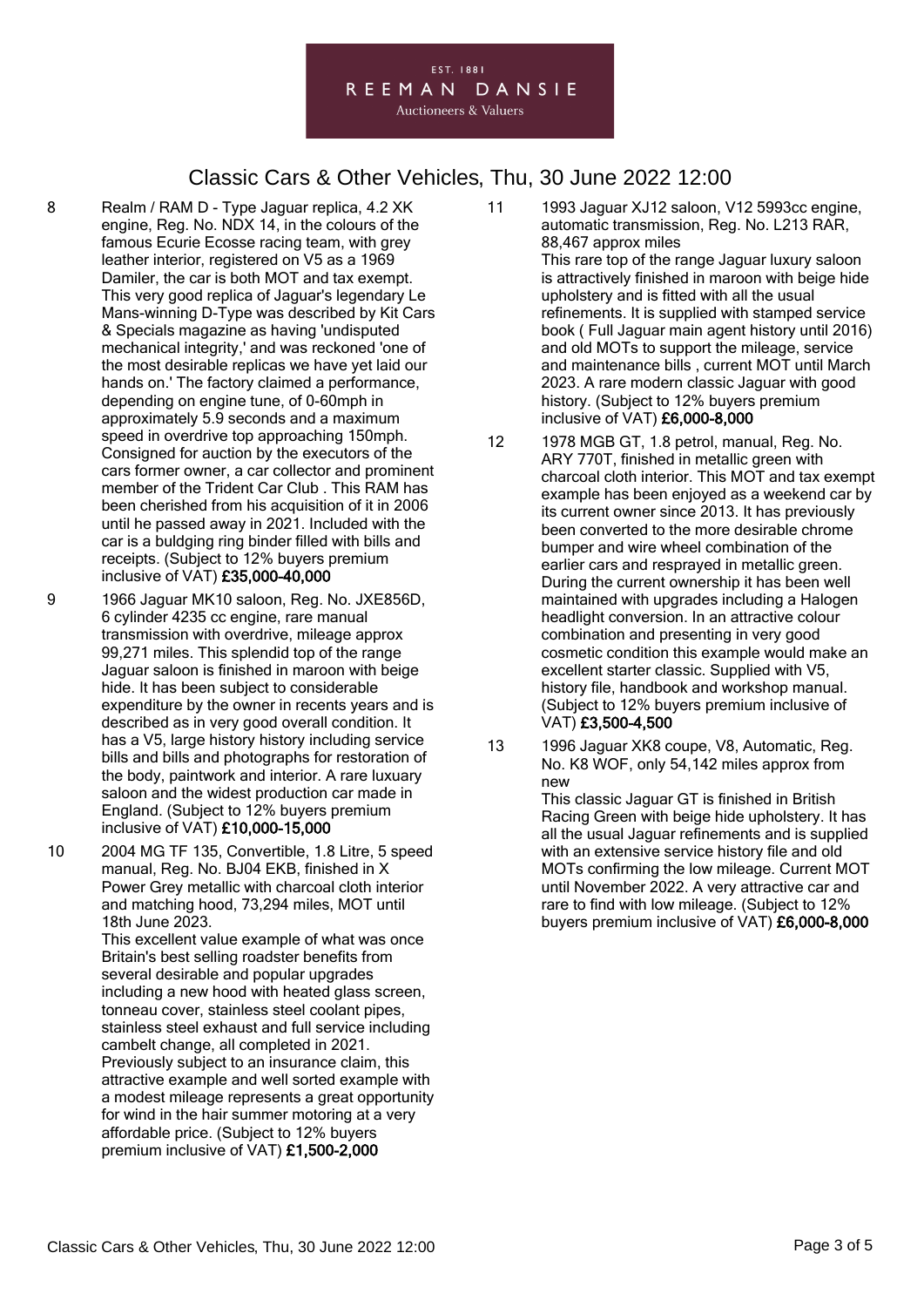#### EST. 1881 REEMAN DANSIE **Auctioneers & Valuers**

## Classic Cars & Other Vehicles, Thu, 30 June 2022 12:00

- 14 1966 Austin-Healey 3000 MKIII sports convertible, Reg. No. KWD354D, chassis no. HBJ8L/39724, Engine 2912 cc, 4 speed manual gearbox with overdrive. This charismatic classic English sports car is the final and most desirable development of its model having the larger 148 bhp engine with 165 lbft of torque coupled with a four speed manual gearbox with overdrive producing a reported top speed of 124 mph. This splendid example was originally supplied to America believed to a 'dry State' meaning the chassis and body has avoided the ravages of bad weather and has been subsequently professionally restored and converted to right hand drive. It is traditionally finished in British racing green with black upholstery and hood and burr walnut dashboard. It has been owned by the vendor for five years and has been maintained by a local classic car specialist who regards it as a very good useable example. As an older restoration it is still in good overall condition and is supplied with a V5 document, service bills and old MOTs. (Subject to 12% buyers premium inclusive of VAT) £42,000- 45,000
- 15 2003 Jaguar S-Type V8 R automatic saloon, 4.2 supercharged V8, Reg. No. AJ53 JBS, finished in dark green with cream leather interior, mileage approx 111,000 miles, MOT until April 2023.

This rare exclusive top of the range sports Jaguar is one of only 1274 S-Type Rs built of the total S-Type production of 295,000 cars. In 2003 only 205 of them were built. With its 4.2 litre supercharged V8 engine producing 400 bhp it is certainly a 'wolf in sheeps clothing'. It appears to be in very good overall condition and is supplied with V5, a large history file, stamped service book, old MOTs confirming the mileage and bills for recent service and current MOT until April 2023. (Subject to 12% buyers premium inclusive of VAT) £5,500-6,500

- 16 1988 Harbron Sports Special, 1600 cc, Reg. No. Q999GEL. This rare Harbron Special is based on a Lotus 7 and is believed to be one of only five built by Bill Harbron of Bridport, Dorset, a former Lotus engineer. He designed and built the Harbron Special with good handling and good horsepower to weight ratio. It has a Fiat 1600cc twin cam engine coupled to a Fiat fivespeed gearbox with Lotus 7 underpinnings and M.G.B. GT rear axle, with a light aluminium body. This rare example was purchased by the vendor from us in 2014. He has spent a considerable sum on re-commissioning and improvements including a new exhaust system, new seats and seat belts, new rear lights, steering wheel, re-built carburettor and cleaned petrol tank. It is supplied with a history file with mot until March 2023, old mots, bills and V5 document . A rare opportunity to buy an affordable and fun sports car. (Subject to 12% buyers premium inclusive of VAT) £5,000-7,000
- 17 1959 Land Rover Series 2, Reg. No. 221 PNO, MOT expired 5th July 2012, indicated mileage circa. 76,000, further details to be added. Sold by Direction of the Executors (Subject to 12% buyers premium inclusive of VAT) £5,000-6,000
- 18 1962 Massey Ferguson FE35 Tractor with front loader, Serial No. SNM 269924, further details to be added. Sold by Direction of the Executors (Subject to 12% buyers premium inclusive of VAT) £1,000-2,000
- 19 1998 Honda Legend 3.5 V6, Saloon, Automatic, finished in purple with grey leather interior, circa 95,000 miles, MOT until 27th January 2023. This example of Honda's flagship luxury saloon has had just one former keeper, with the current owner having had the car since December 1999. It comes complete with service book, handbook pack, V5 and a good history file with bills for maintance and work carried out. The car would now benefit from some cosmetic improvement but is a good base and rare to find today. (Subject to 12% buyers premium inclusive of VAT) £1,000-1,200
- 20 1993 Jaguar XJ40 saloon, Reg. No. K140TLD, six cylinder 3980cc engine, automatic transmission - only 64,900 miles approx This attractive classic Jaguar saloon is finished in pale blue with beige hide upholstery. It has all the usual Jaguar refinements and is supplied with V5, stamped service book (12 stamps), service bills and old MOTs supporting the mileage. Current MOT until January 2023. A well cared for example. (Subject to 12% buyers premium inclusive of VAT) £4,000-5,000